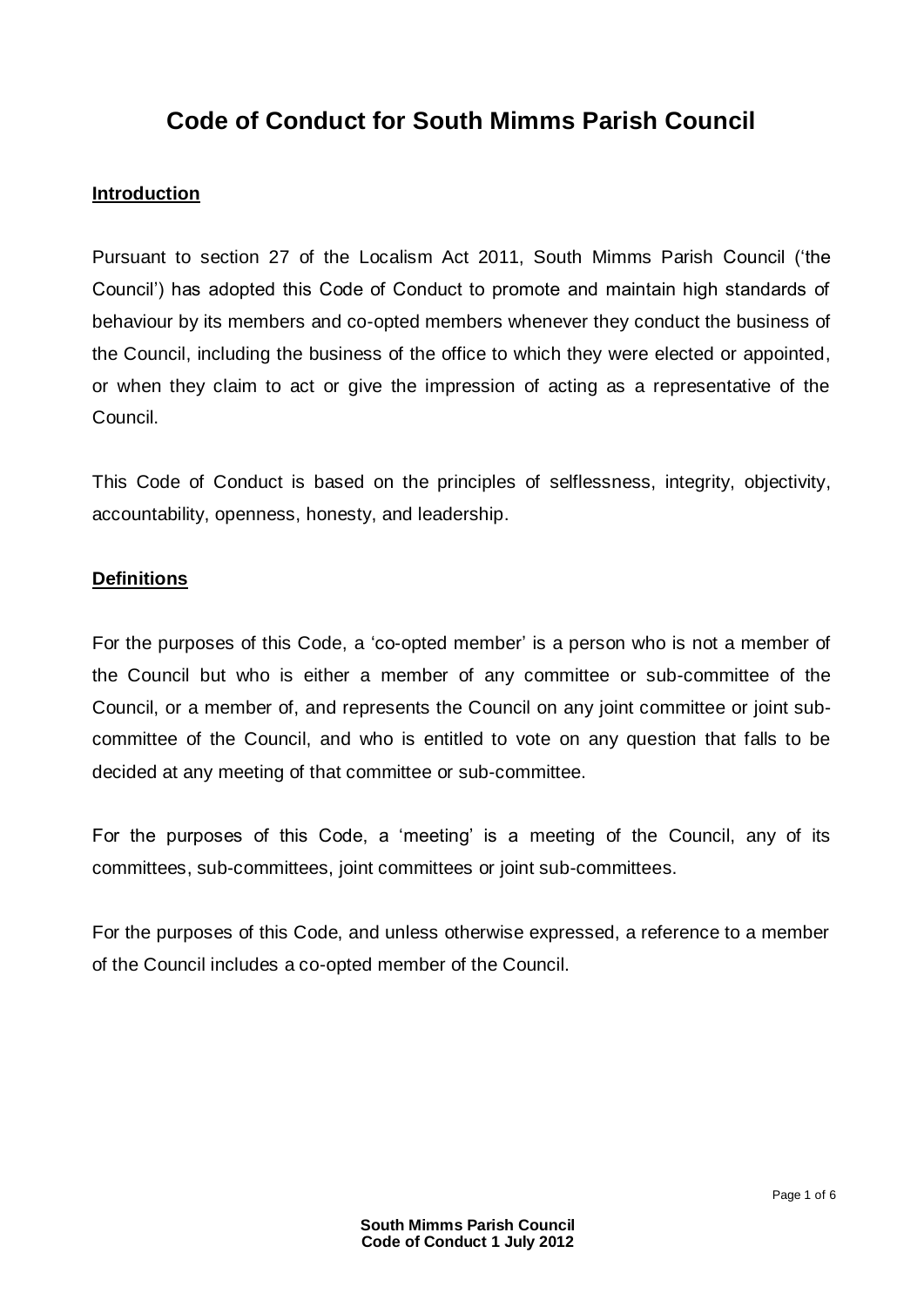#### **Member obligations**

When a member of the Council acts, claims to act or gives the impression of acting as a representative of the Council, he/she has the following obligations.

- 1. He/she shall behave in such a way that a reasonable person would regard as respectful.
- 2. He/she shall not act in a way which a reasonable person would regard as bullying or intimidatory.
- 3. He/she shall not seek to improperly confer an advantage or disadvantage on any person.
- 4. He/she shall use the resources of the Council in accordance with its requirements.
- 5. He/she shall not disclose information which is confidential or where disclosure is prohibited by law.

#### *Registration of interests*

- 6. Within 28 days of this Code being adopted by the Council, or the member's election or the co-opted member's appointment (where that is later), he/she shall register with the Monitoring Officer the interests which fall within the categories set out in Appendices A and B.
- 7. Upon the re-election of a member or the re-appointment of a co-opted member, he/she shall within 28 days re-register with the Monitoring Officer any interests in Appendices A and B.
- 8. A member shall register with the Monitoring Officer any change to interests or new interests in Appendices A and B within 28 days of becoming aware of it.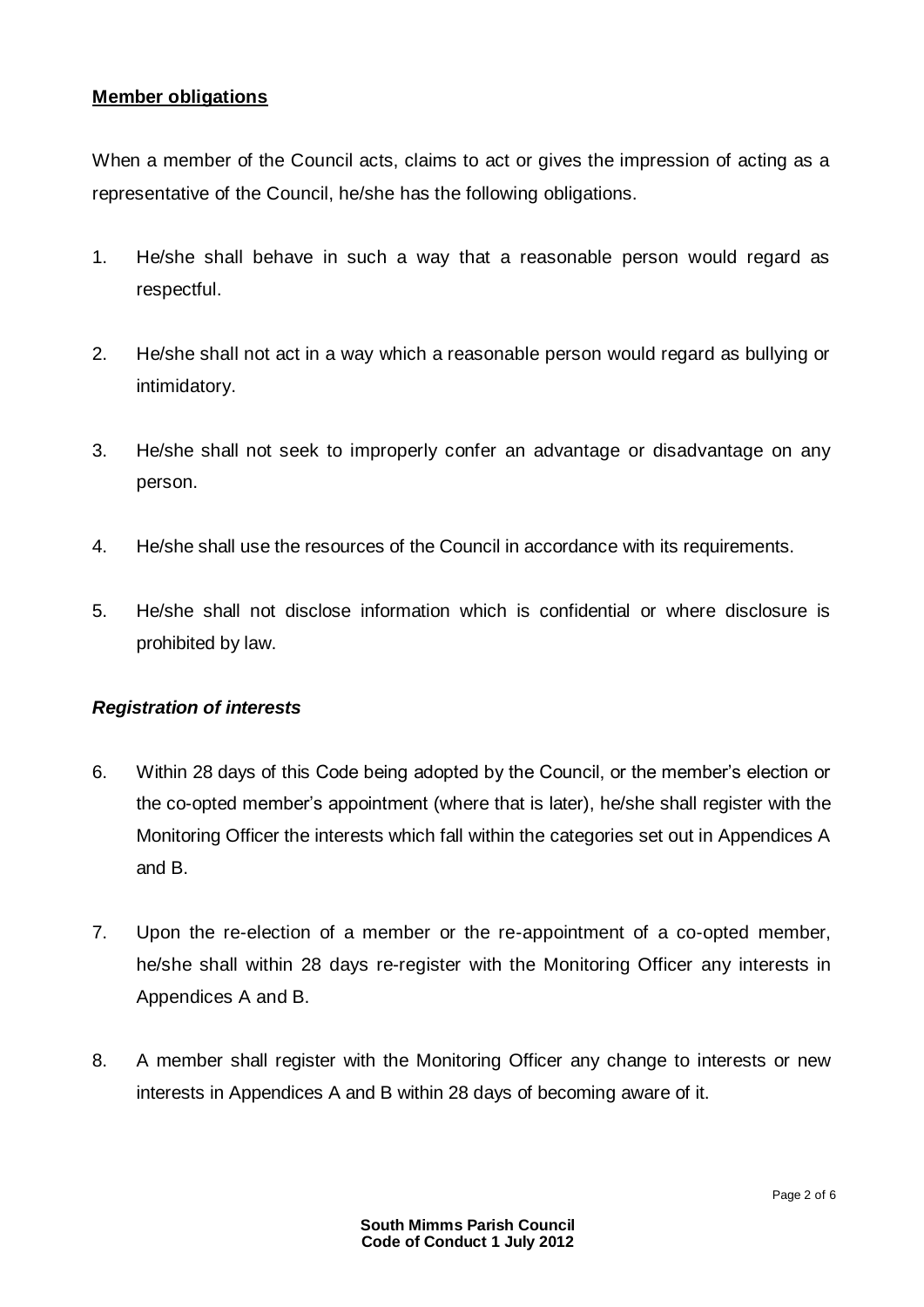9. A member need only declare the existence but not the details of any interest which the Monitoring Officer agrees is a 'sensitive interest'. A sensitive interest is one which, if disclosed on a public register, could lead the member or a person connected with the member to be subject to violence or intimidation.

#### *Declaration of interests at meetings*

- 9. Where a matter arises at a meeting which relates to an interest in Appendix A the member shall not participate in a discussion or vote on the matter. He/she only has to declare what his/her interest is if it is not already entered in the member's register of interests or if he/she has not notified the Monitoring Officer of it.
- 10. Where a matter arises at a meeting which relates to an interest in Appendix A which is a sensitive interest, the member shall not participate in a discussion or vote on the matter. If it is a sensitive interest which has not already been disclosed to the Monitoring Officer, the member shall disclose he/she has an interest but not the nature of it.
- 11. Where a matter arises at a meeting which relates to an interest in Appendix B, the member shall not vote on the matter. He/she may speak on the matter only if members of the public are also allowed to speak at the meeting.
- 12. A member only has to declare his/her interest in Appendix B if it is not already entered in his/her register of interests or he/she has not notified the Monitoring Officer of it or if he/she speaks on the matter. If he/she holds an interest in Appendix B which is a sensitive interest not already disclosed to the Monitoring Officer, he/she shall declare the interest but not the nature of the interest.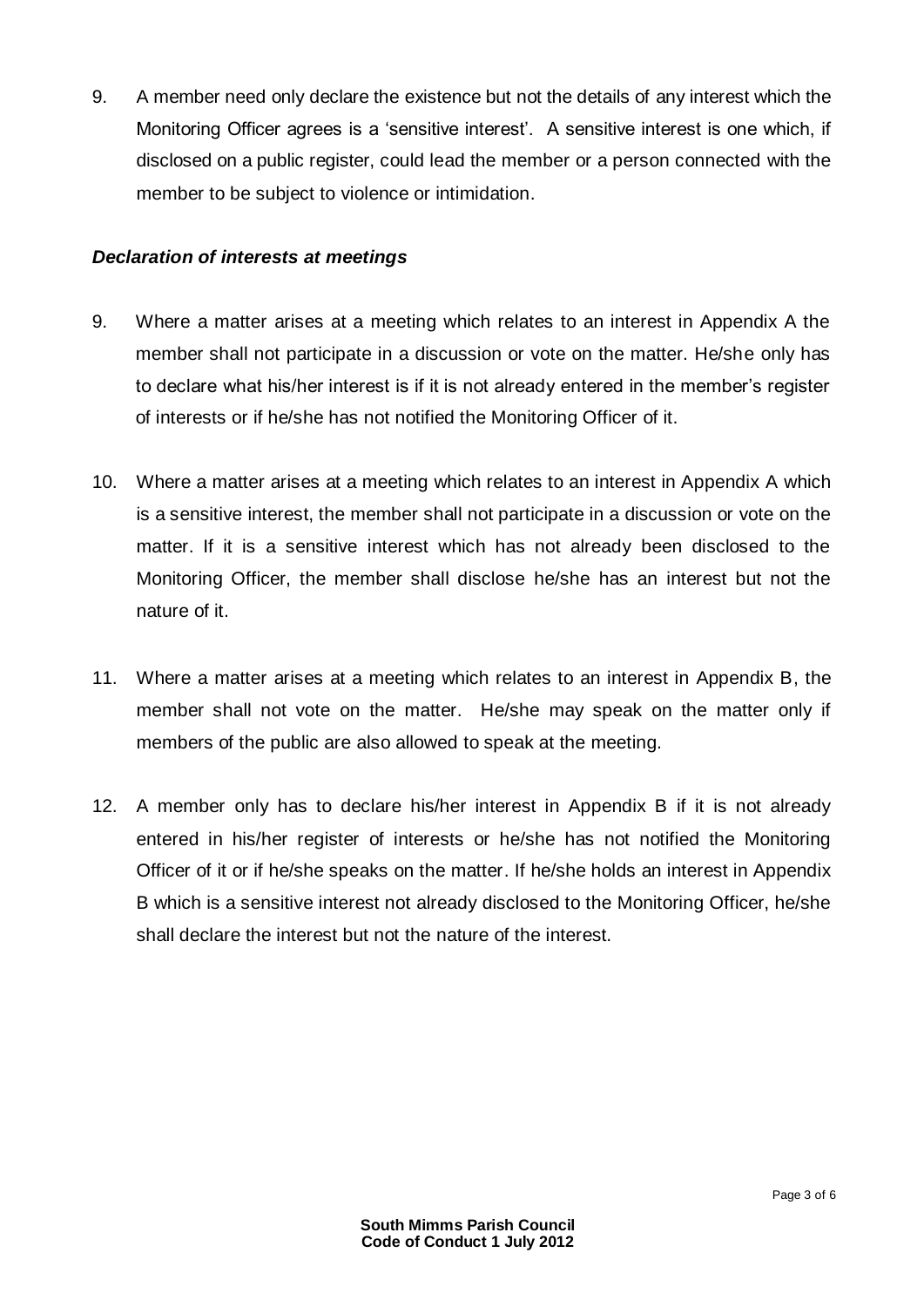13. Where a matter arises at a meeting which relates to a financial interest of a friend, relative or close associate (other than an interest in Appendix A), the member shall disclose the nature of the interest and not vote on the matter. He/she may speak on the matter only if members of the public are also allowed to speak at the meeting. If it is a 'sensitive interest' the member shall declare the interest but not the nature of the interest.

## **Dispensations**

14. On a written request made to the Council's proper officer, the Council may grant a member a dispensation to participate in a discussion and vote on a matter at a meeting even if he/she has an interest in Appendices A and B if the Council believes that the number of members otherwise prohibited from taking part in the meeting would impede the transaction of the business; or it is in the interests of the inhabitants in the Council's area to allow the member to take part or it is otherwise appropriate to grant a dispensation.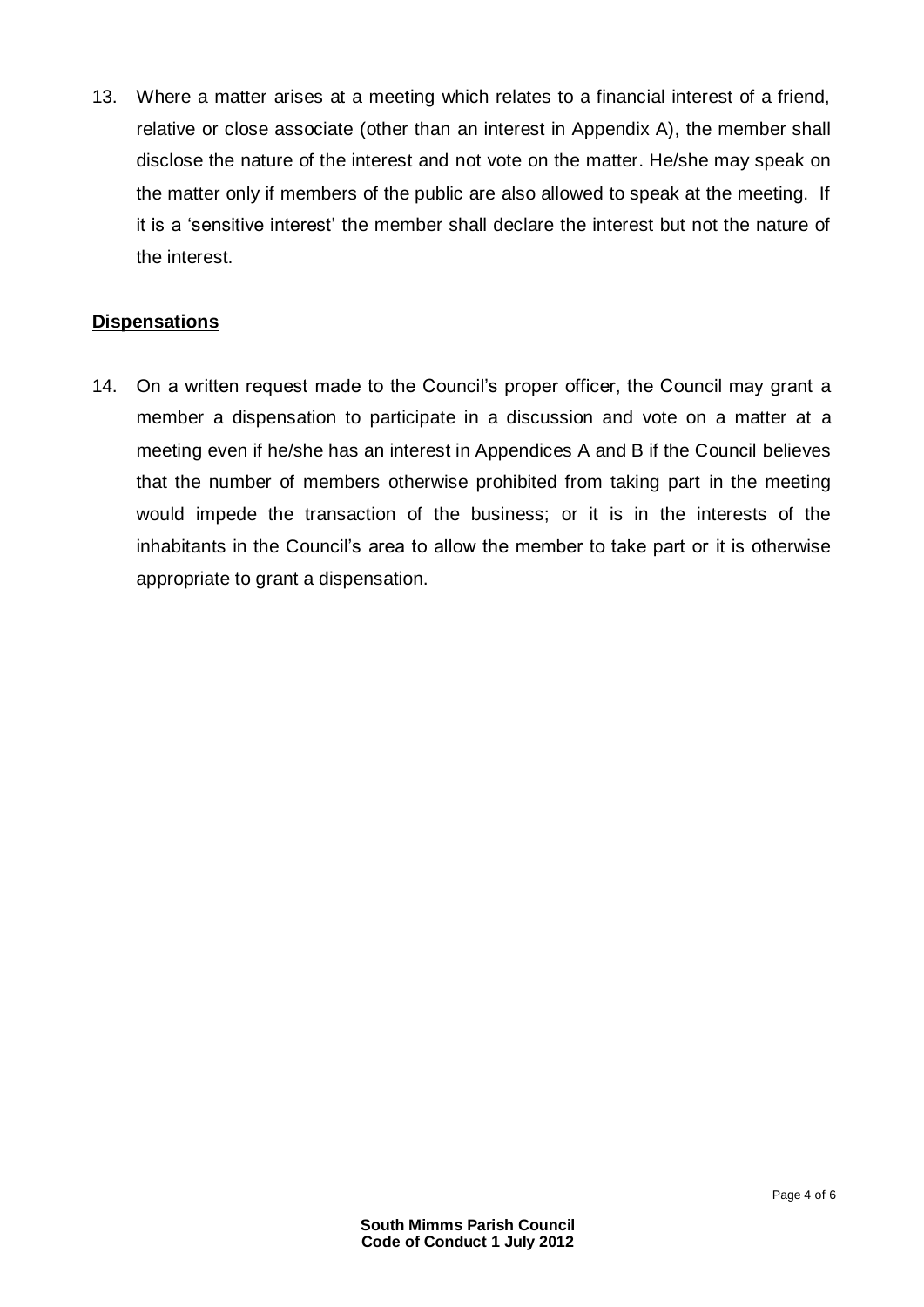# **Appendix A**

Interests defined by regulations made under section 30(3) of the Localism Act 2011 and described in the table below.

| <b>Subject</b>                                          | <b>Description</b>                                                                                                                                                                                                                                                                                                                           |
|---------------------------------------------------------|----------------------------------------------------------------------------------------------------------------------------------------------------------------------------------------------------------------------------------------------------------------------------------------------------------------------------------------------|
| Employment, office,<br>trade, profession or<br>vocation | Any employment, office, trade, profession or vocation carried on for profit or gain.                                                                                                                                                                                                                                                         |
| Sponsorship                                             | Any payment or provision of any other financial benefit (other than from the Council)<br>made to the member during the 12 month period ending on the latest date referred to in<br>paragraph 6 above for expenses incurred by him/her in carrying out his/her duties as a<br>member, or towards his/her election expenses.                   |
|                                                         | This includes any payment or financial benefit from a trade union within the meaning of<br>the Trade Union and Labour Relations (Consolidation) Act 1992.                                                                                                                                                                                    |
| Contracts                                               | Any contract made between the member or between his/her spouse or civil partner or the<br>person with whom the member is living as if they were spouses/civil partners (or a body<br>in which such a person is a partner in a firm, a director of an incorporated body or holds<br>the beneficial interest in securities*) and the Council - |
|                                                         | (a) under which goods or services are to be provided or works are to be executed; and                                                                                                                                                                                                                                                        |
|                                                         | (b) which has not been fully discharged.                                                                                                                                                                                                                                                                                                     |
| Land                                                    | Any beneficial interest in land which is within the area of the Council.                                                                                                                                                                                                                                                                     |
| Licences                                                | Any licence (alone or jointly with others) to occupy land in the area of the relevant<br>authority for a month or longer.                                                                                                                                                                                                                    |
| Corporate tenancies                                     | Any tenancy where (to the member's knowledge)-                                                                                                                                                                                                                                                                                               |
|                                                         | (a) the landlord is the Council; and                                                                                                                                                                                                                                                                                                         |
|                                                         | (b) the tenant is a body in which the member, or his/her spouse or civil partner/ the<br>person with whom the member is living as if they were spouses/civil partners has a<br>beneficial interest.                                                                                                                                          |
| <b>Securities</b>                                       | Any beneficial interest in securities of a body where-                                                                                                                                                                                                                                                                                       |
|                                                         | (a) that body (to the member's knowledge) has a place of business or land in the area of<br>the Council; and                                                                                                                                                                                                                                 |
|                                                         | (b) either-                                                                                                                                                                                                                                                                                                                                  |
|                                                         | (i) the total nominal value of the securities* exceeds £25,000 or one hundredth of the total<br>issued share capital of that body; or                                                                                                                                                                                                        |
|                                                         | (ii) if the share capital of that body is of more than one class, the total nominal value of<br>the shares of any one class in which the relevant person has a beneficial interest<br>exceeds one hundredth of the total issued share capital of that class.                                                                                 |

**\*'**Securities' means shares, debentures, debenture stock, loan stock, bonds, units of a collective investment scheme within the meaning of the Financial Services and Markets Act 2000 and other securities of any description, other than money deposited with a building society**.**